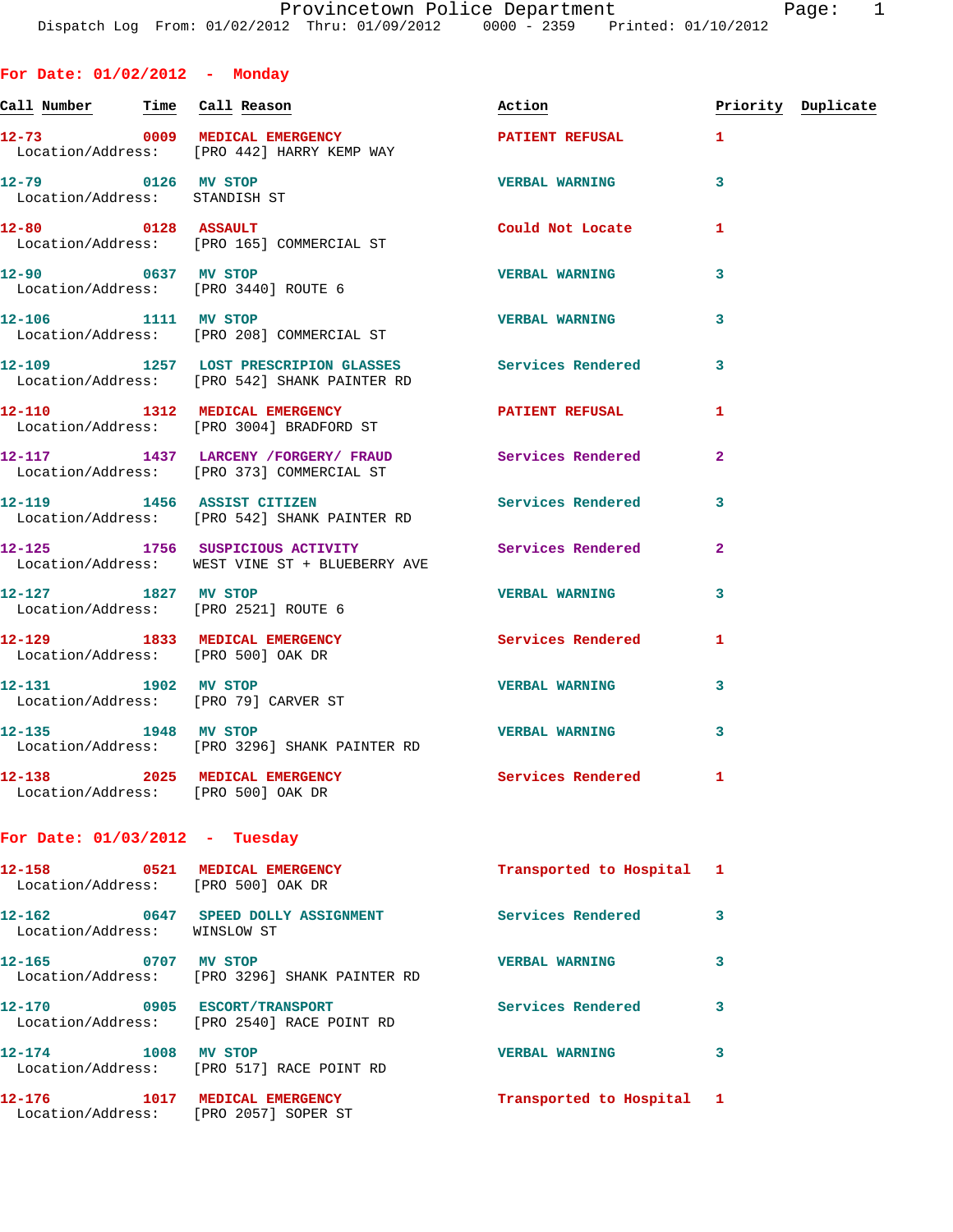|                                                       | Provincetown Police Department<br>Dispatch Log From: 01/02/2012 Thru: 01/09/2012   0000 - 2359   Printed: 01/10/2012 |                                                                                                                |              | Page: 2 |  |
|-------------------------------------------------------|----------------------------------------------------------------------------------------------------------------------|----------------------------------------------------------------------------------------------------------------|--------------|---------|--|
|                                                       | 12-177 1023 ALARM - FIRE Services Rendered 1<br>Location/Address: [PRO 350] COMMERCIAL ST                            |                                                                                                                |              |         |  |
|                                                       | 12-179 1046 DISTURBANCE<br>Location/Address: [PRO 306] COMMERCIAL ST                                                 | SPOKEN TO AND THE SPOKEN OF THE SPOKEN OF THE SPOKEN OF THE SPOKEN OF THE SPOKEN OF THE SPOKEN OF THE SPOKEN O | $\mathbf{1}$ |         |  |
|                                                       | 12-181 1126 ALARM - FIRE No Action Required 1<br>Location/Address: [PRO 597] COMMERCIAL ST                           |                                                                                                                |              |         |  |
|                                                       | 12-182 1159 MV STOP<br>Location/Address: HARRY KEMP WAY                                                              | Citation/Warning Issued 3                                                                                      |              |         |  |
|                                                       | 12-184 1221 MV STOP<br>Location/Address: [PRO 2518] ROUTE 6                                                          | Citation/Warning Issued 3                                                                                      |              |         |  |
| 12-185 1229 MV STOP                                   | Location/Address: BRADFORD ST + THISTLEMORE RD                                                                       | VERBAL WARNING 3                                                                                               |              |         |  |
|                                                       | 12-186 1239 MV STOP<br>Location/Address: [PRO 606] CONWELL ST                                                        | Citation/Warning Issued 3                                                                                      |              |         |  |
|                                                       | 12-188 1340 ALARM - FIRE<br>Location/Address: [PRO 649] COMMERCIAL ST                                                | Services Rendered 1                                                                                            |              |         |  |
|                                                       | 12-189 1347 ALARM - FIRE<br>Location/Address: [PRO 3621] CONWELL ST                                                  | No Action Required 1                                                                                           |              |         |  |
|                                                       | 12-190 1404 ALARM - GENERAL False Alarm<br>Location/Address: [PRO 2989] COMMERCIAL ST                                |                                                                                                                | $\mathbf{1}$ |         |  |
|                                                       | 12-193 1418 COMPLAINT<br>Location/Address: [PRO 2087] HARRY KEMP WAY                                                 | Services Rendered 3                                                                                            |              |         |  |
| 12-194 1453 COMPLAINT                                 | Location/Address: [PRO 542] SHANK PAINTER RD                                                                         | Services Rendered 3                                                                                            |              |         |  |
|                                                       | 12-196 1549 COMPLAINT<br>Location/Address: [PRO 506] PEARL ST                                                        | Services Rendered 3                                                                                            |              |         |  |
| 12-198 1634 MV STOP                                   | Location/Address: CONWELL ST + RACE POINT RD                                                                         | <b>VERBAL WARNING</b>                                                                                          | 3            |         |  |
| 12-203 1845 MV STOP<br>Location/Address: ATLANTIC AVE |                                                                                                                      | <b>VERBAL WARNING</b>                                                                                          | 3            |         |  |
|                                                       | 12-204 1912 SPEED DOLLY ASSIGNMENT<br>Location/Address: [PRO 542] SHANK PAINTER RD                                   | Services Rendered 3                                                                                            |              |         |  |
|                                                       | 12-207 2005 COMPLAINT<br>Location/Address: [PRO 442] HARRY KEMP WAY                                                  | Services Rendered                                                                                              | $\mathbf{3}$ |         |  |
|                                                       | 12-211 2141 SUSPICIOUS ACTIVITY<br>Location/Address: [PRO 2490] PROVINCELANDS RD                                     | <b>Services Rendered 22</b>                                                                                    |              |         |  |
| 12-217 2243 MV STOP                                   | Location/Address: [PRO 2525] SHIPS WAY RD                                                                            | <b>VERBAL WARNING</b>                                                                                          | 3            |         |  |
| 12-218 2303 MV STOP                                   | Location/Address: ROUTE 6 + CONWELL ST                                                                               | <b>VERBAL WARNING</b>                                                                                          | 3            |         |  |
| For Date: $01/04/2012$ - Wednesday                    |                                                                                                                      |                                                                                                                |              |         |  |
| 12-221                                                | 0031 LOBBY TRAFFIC<br>Location/Address: [PRO 542] SHANK PAINTER RD                                                   | Services Rendered 3                                                                                            |              | 16      |  |
| 12-226 0111 MV STOP                                   | Location/Address: [PRO 3231] BRADFORD ST                                                                             | <b>VERBAL WARNING</b>                                                                                          | 3            |         |  |

**12-230 0150 MV STOP VERBAL WARNING 3**  Location/Address: [PRO 407] HENSCHE LN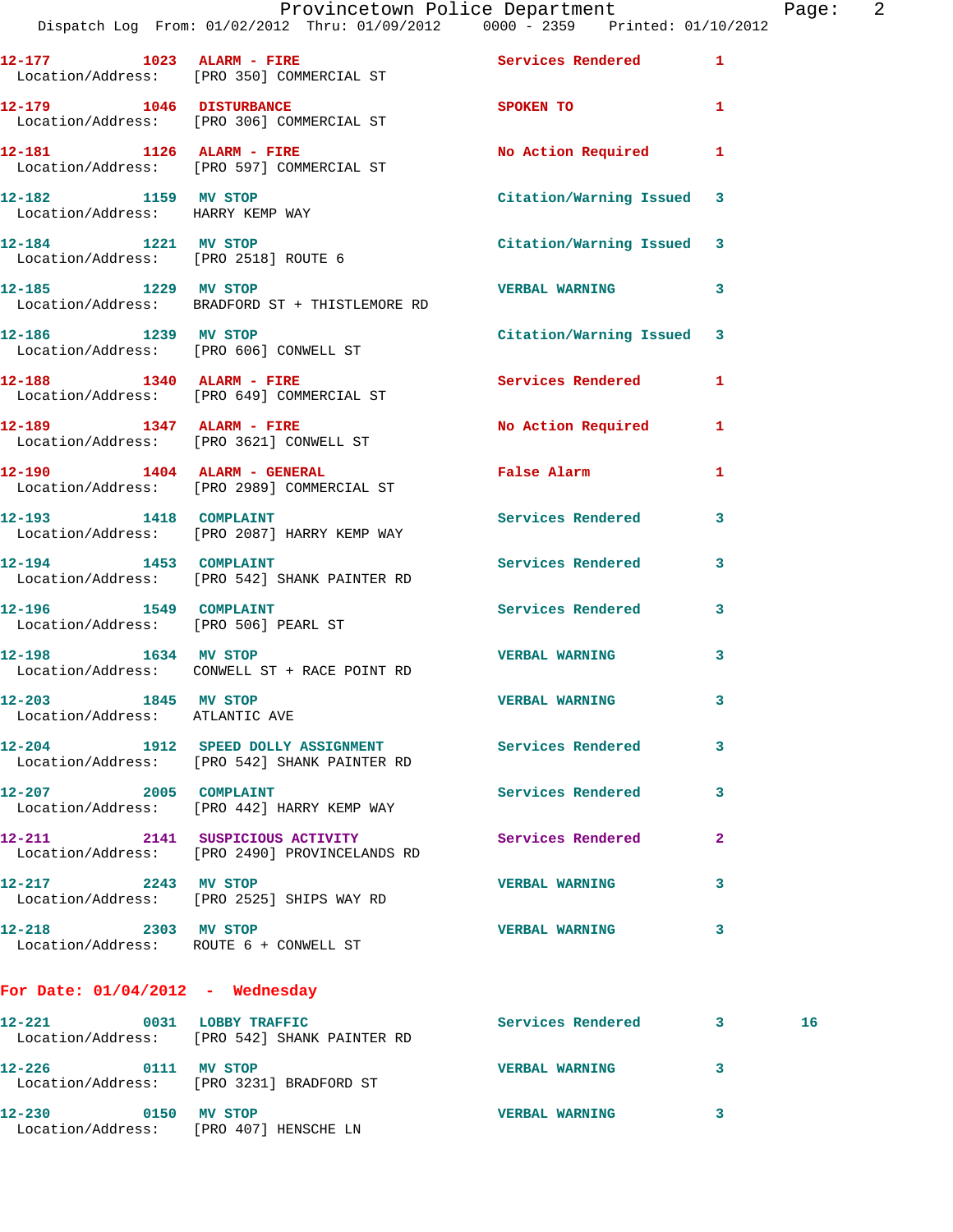|                                                                     | 12-233        0322   SUSPICIOUS ACTIVITY          No Action Required<br>Location/Address: [PRO 3296] SHANK PAINTER RD |                          | $\overline{2}$          |
|---------------------------------------------------------------------|-----------------------------------------------------------------------------------------------------------------------|--------------------------|-------------------------|
| 12-240 0622 MV STOP<br>Location/Address: [PRO 2513] ROUTE 6         |                                                                                                                       | <b>VERBAL WARNING</b>    | $\overline{\mathbf{3}}$ |
|                                                                     | 12-254 1030 LOST BLACKBERRY<br>Location/Address: [PRO 542] SHANK PAINTER RD                                           | <b>Services Rendered</b> | 3                       |
| 12-256 1036 MV STOP<br>Location/Address: SHANKPAINTER RD            |                                                                                                                       | <b>VERBAL WARNING</b>    | 3                       |
| 12-257 1042 MV STOP<br>Location/Address: [PRO 43] BRADFORD ST       |                                                                                                                       | <b>VERBAL WARNING</b>    | 3                       |
| 12-258 1046 SERVE SUMMONS<br>Location/Address: [PRO 606] CONWELL ST |                                                                                                                       | <b>Services Rendered</b> | $\overline{\mathbf{3}}$ |
|                                                                     | 12-261 1130 SERVE SUMMONS<br>Location/Address: [PRO 542] SHANK PAINTER RD                                             | <b>Services Rendered</b> | 3                       |
| 12-266 1213 MV STOP<br>Location/Address: [PRO 2513] ROUTE 6         |                                                                                                                       | <b>VERBAL WARNING</b>    | $\overline{3}$          |
| 12-268 1216 COMPLAINT                                               | Location/Address: [PRO 2542] COMMERCIAL ST                                                                            | Services Rendered        | $\overline{\mathbf{3}}$ |
|                                                                     | 12-269 1324 ASSIST AGENCY / MUTUAL AID<br>Location/Address: [PRO 3174] COMMERCIAL ST                                  | Services Rendered        | 3                       |
| 12-273 1550 MEDICAL EMERGENCY                                       | Location/Address: [PRO 1533] CENTRAL ST                                                                               | <b>PATIENT REFUSAL</b>   | 1                       |
|                                                                     | 12-278 1652 ASSIST CITIZEN<br>Location/Address: [PRO 542] SHANK PAINTER RD                                            | Services Rendered 3      |                         |
| For Date: $01/05/2012$ - Thursday                                   |                                                                                                                       |                          |                         |
|                                                                     |                                                                                                                       |                          |                         |

|                                                                  | 12-294 0002 LOBBY TRAFFIC Services Rendered 3<br>Location/Address: [PRO 542] SHANK PAINTER RD    |                           |                | 14 |
|------------------------------------------------------------------|--------------------------------------------------------------------------------------------------|---------------------------|----------------|----|
| 12-313 0627 MV STOP<br>Location/Address: [PRO 2518] ROUTE 6      |                                                                                                  | Citation/Warning Issued 3 |                |    |
|                                                                  | Location/Address: [PRO 3691] SHANKPAINTER RD + PROVINCE RD                                       |                           | 3              |    |
| Location/Address: SHANKPAINTER RD                                | 12-318 0708 MV STOP                                                                              | <b>VERBAL WARNING</b>     | 3              |    |
| 12-320 0821 ALARM - GENERAL<br>Location/Address: SHANKPAINTER RD |                                                                                                  | <b>False Alarm</b>        | 1              |    |
|                                                                  | 12-321 0825 ALARM - FIRE<br>Location/Address: [PRO 155] COMMERCIAL ST                            | <b>No Action Required</b> | 1              |    |
|                                                                  | 12-332 1143 ALARM - GENERAL<br>Location/Address: [PRO 2137] COMMERCIAL ST                        | <b>False Alarm</b>        | 1              |    |
| 12-336 1216 ALARM - GENERAL<br>Location/Address: COMMERCIAL ST   |                                                                                                  | <b>False Alarm</b>        | 1              |    |
|                                                                  | 12-338 1228 MEDICAL EMERGENCY<br>Location/Address: [PRO 2818] CONWELL ST                         | Transported to Hospital 1 |                |    |
|                                                                  | 12-339 1330 LOST LG PHONE 2008 Services Rendered<br>Location/Address: [PRO 542] SHANK PAINTER RD |                           | 3              |    |
|                                                                  | 12-341 1407 LARCENY / FORGERY / FRAUD SPOKEN TO                                                  |                           | $\overline{2}$ |    |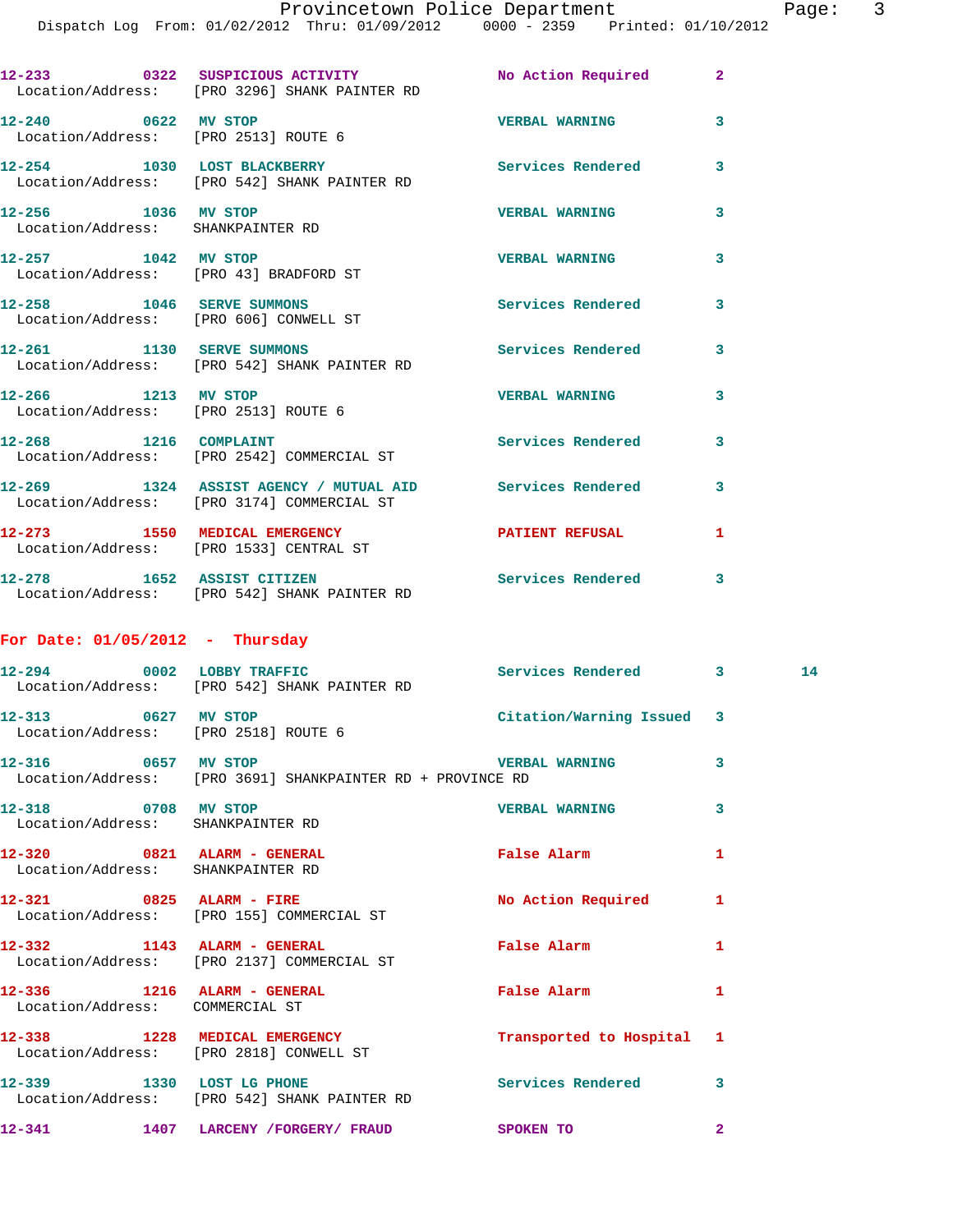|                                                       | Dispatch Log From: 01/02/2012 Thru: 01/09/2012   0000 - 2359   Printed: 01/10/2012                       | Provincetown Police Department Page: 4 |                         |
|-------------------------------------------------------|----------------------------------------------------------------------------------------------------------|----------------------------------------|-------------------------|
|                                                       | Location/Address: [PRO 542] SHANK PAINTER RD                                                             |                                        |                         |
|                                                       | 12-342 1502 ASSIST AGENCY / MUTUAL AID Services Rendered 3<br>Location/Address: [PRO 3066] COMMERCIAL ST |                                        |                         |
|                                                       | 12-348 1536 ALARM - FIRE Services Rendered<br>Location/Address: [PRO 3066] COMMERCIAL ST                 |                                        | $\mathbf{1}$            |
|                                                       | 12-349 1602 TRAFFIC CONTROL Services Rendered<br>Location/Address: BANGS ST + BRADFORD ST                |                                        | 3                       |
|                                                       | 12-350 1622 ASSIST AGENCY / WATER DEPT Services Rendered<br>Location/Address: [PRO 660] PRINCE ST        |                                        | 3                       |
|                                                       | 12-351 1630 MV STOP<br>Location/Address: [PRO 1669] BRADFORD ST                                          | <b>VERBAL WARNING</b>                  | 3                       |
|                                                       | 12-355 1633 ASSIST CITIZEN 5ervices Rendered<br>Location/Address: [PRO 542] SHANK PAINTER RD             |                                        | 3                       |
| 12-356 1701 MV STOP<br>Location/Address: ATLANTIC AVE |                                                                                                          | <b>VERBAL WARNING</b>                  | $\overline{\mathbf{3}}$ |
|                                                       | 12-361 1902 MEDICAL EMERGENCY<br>Location/Address: [PRO 440] HARRY KEMP WAY                              | Transported to Hospital 1              |                         |
| Location/Address: ROUTE 6                             | 12-365 2043 ALARM - FIRE                                                                                 | Services Rendered                      | $\mathbf{1}$            |

## **For Date: 01/06/2012 - Friday**

| 12-386 0416 COMPLAINT                                           | Location/Address: [PRO 542] SHANK PAINTER RD                                                  | Services Rendered 3        |                         |
|-----------------------------------------------------------------|-----------------------------------------------------------------------------------------------|----------------------------|-------------------------|
|                                                                 | 12-394 0625 MEDICAL EMERGENCY<br>Location/Address: [PRO 350] COMMERCIAL ST                    | <b>Services Rendered</b> 1 |                         |
| 12-404 0830 ALARM - FIRE<br>Location/Address: ROUTE 6           |                                                                                               | Services Rendered          | $\mathbf{1}$            |
|                                                                 | Location/Address: [PRO 542] SHANK PAINTER RD                                                  |                            | $\overline{\mathbf{3}}$ |
|                                                                 | 12-411 1115 MEDICAL EMERGENCY<br>Location/Address: [PRO 943] HARRY KEMP WAY                   | Transported to Hospital 1  |                         |
| 12-413 1206 MV STOP                                             | Location/Address: [PRO 2818] CONWELL ST                                                       | <b>VERBAL WARNING</b>      | $\mathbf{3}$            |
|                                                                 | 12-415 1312 LARCENY /FORGERY/ FRAUD SPOKEN TO<br>Location/Address: [PRO 542] SHANK PAINTER RD |                            | $\overline{2}$          |
|                                                                 | 12-418 1451 SUSPICIOUS ACTIVITY<br>Location/Address: [PRO 706] BAYBERRY AVE                   | <b>GONE ON ARRIVAL</b>     | $\overline{2}$          |
| 12-419 1622 COMPLAINT<br>Location/Address: [PRO 484] MASONIC PL |                                                                                               | <b>Services Rendered</b>   | 3                       |
| 12-422 1649 MV STOP<br>Location/Address: [PRO 2521] ROUTE 6     |                                                                                               | <b>VERBAL WARNING</b>      | 3                       |
| 12-423 1703 MV STOP<br>Location/Address: [PRO 2521] ROUTE 6     |                                                                                               | <b>VERBAL WARNING</b>      | $\mathbf{3}$            |
|                                                                 | 12-424 1720 COMPLAINT/NSTAR<br>Location/Address: [PRO 1610] WINTHROP ST                       | <b>Services Rendered</b>   | 3                       |
|                                                                 | 12-425 1741 MV STOP<br>Location/Address: [PRO 3260] BRADFORD ST EXT                           | <b>VERBAL WARNING</b>      | 3                       |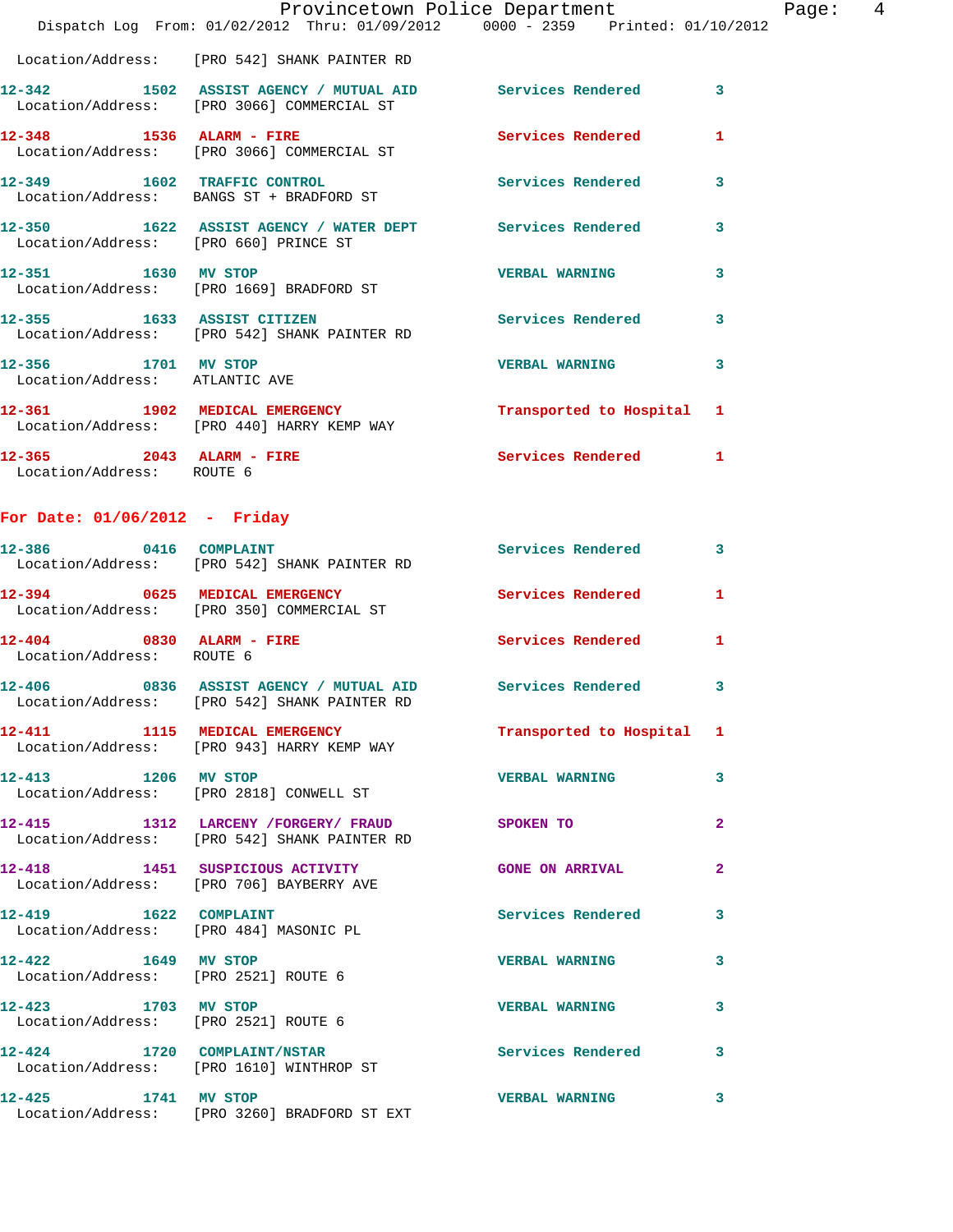| Provincetown Police Department<br>Page:<br>Dispatch Log From: 01/02/2012 Thru: 01/09/2012 0000 - 2359 Printed: 01/10/2012 |                                                                                                      |                            |   |
|---------------------------------------------------------------------------------------------------------------------------|------------------------------------------------------------------------------------------------------|----------------------------|---|
| Location/Address: CONWELL ST                                                                                              | 12-432 2018 MEDICAL EMERGENCY Transported to Hospital 1                                              |                            |   |
|                                                                                                                           | 12-437 2207 DISTURBANCE/SCREAMING Peace Restored 1<br>Location/Address: [PRO 3259] MACMILLAN WHARF   |                            |   |
| For Date: $01/07/2012$ - Saturday                                                                                         |                                                                                                      |                            |   |
|                                                                                                                           | 12-452 0142 MV STOP<br>Location/Address: [PRO 29] BRADFORD ST                                        | VERBAL WARNING 3           |   |
|                                                                                                                           | 12-464 0544 MEDICAL EMERGENCY<br>Location/Address: [PRO 1451] BRADFORD ST                            | Transported to Hospital 1  |   |
|                                                                                                                           | 12-468 0716 SPEED DOLLY ASSIGNMENT Services Rendered 3<br>Location/Address: BRADFORD ST + GOSNOLD ST |                            |   |
|                                                                                                                           | 12-470 0908 LOST PINK WALLET<br>Location/Address: [PRO 526] RYDER ST EXT                             | Services Rendered 3        |   |
|                                                                                                                           | 12-474 1033 MV STOP<br>Location: [PRO 3672] TOWN LINE                                                | Citation/Warning Issued 3  |   |
|                                                                                                                           | 12-477 1125 FIRE, STRUCTURE<br>Location/Address: [PRO 965] KIMBERLY LN                               | Extinguished 1             |   |
|                                                                                                                           |                                                                                                      | Transported to Hospital 1  |   |
|                                                                                                                           | 12-486 1222 MV STOP<br>Location/Address: CARVER ST + BRADFORD ST                                     | <b>VERBAL WARNING</b>      | 3 |
|                                                                                                                           | 12-487 1226 MV STOP<br>Location/Address: [PRO 30] BRADFORD ST                                        | VERBAL WARNING 3           |   |
|                                                                                                                           | 12-489 1306 ALARM - GENERAL<br>Location/Address: [PRO 2137] COMMERCIAL ST                            | BLDG/PROP Checked/Secure 1 |   |
|                                                                                                                           | 12-493 1338 MV STOP<br>Location/Address: [PRO 536] SHANK PAINTER RD                                  | VERBAL WARNING 3           |   |
| 12-494 1347 MV STOP                                                                                                       | Location/Address: [PRO 3004] BRADFORD ST                                                             | Citation/Warning Issued 3  |   |
| 12-498 1554 MV STOP                                                                                                       | Location/Address: [PRO 29] BRADFORD ST                                                               | <b>VERBAL WARNING</b>      | 3 |
| 12-500 1602 MV STOP                                                                                                       | Location/Address: [PRO 146] COMMERCIAL ST                                                            | <b>VERBAL WARNING</b>      | 3 |
| 12-501 1606 MV STOP<br>Location/Address: [PRO 2521] ROUTE 6                                                               |                                                                                                      | <b>VERBAL WARNING</b>      | 3 |
| Location/Address: PROVINCELANDS RD                                                                                        | 12-502 1621 ASSIST AGENCY / MUTUAL AID Services Rendered                                             |                            | 3 |
| 12-504 1657 MV STOP                                                                                                       | Location/Address: BRADFORD ST + WINSLOW ST                                                           | <b>VERBAL WARNING</b>      | 3 |
| 12-507 1738 MV STOP                                                                                                       | Location/Address: [PRO 2859] BRADFORD ST                                                             | <b>VERBAL WARNING</b>      | 3 |
| 12-513 2003 MV STOP<br>Location/Address: [PRO 2518] ROUTE 6                                                               |                                                                                                      | <b>VERBAL WARNING</b>      | 3 |
|                                                                                                                           |                                                                                                      |                            |   |

## **For Date: 01/08/2012 - Sunday**

| 12-520            | 0044 MEDICAL EMERGENCY | Services Rendered |
|-------------------|------------------------|-------------------|
| Location/Address: | [PRO 2227] BRADFORD ST |                   |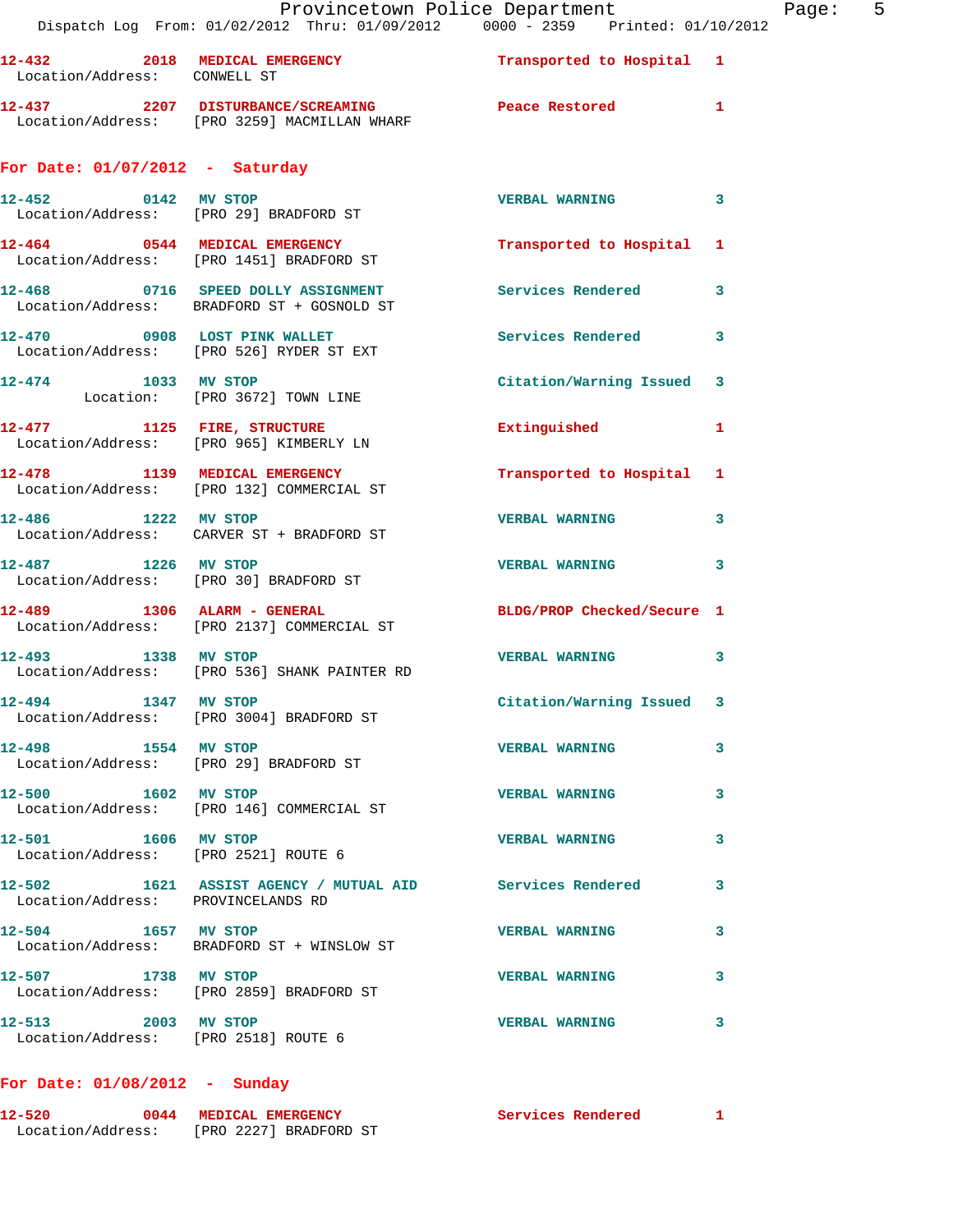|                                                                          | 12-531 0725 SPEED DOLLY ASSIGNMENT<br>Location/Address: BRADFORD ST + WEST VINE ST                                   | <b>Services Rendered</b> 3 |                         |
|--------------------------------------------------------------------------|----------------------------------------------------------------------------------------------------------------------|----------------------------|-------------------------|
| 12-533 0901 LOST CHECKBOOK                                               | Location/Address: [PRO 542] SHANK PAINTER RD                                                                         | Services Rendered          | 3                       |
| 12-534 0913 MV ACCIDENT<br>Location/Address: [PRO 1588] PEARL ST         |                                                                                                                      | Services Rendered          | 1                       |
| 12-536 0947 MV STOP                                                      | Location/Address: WASHINGTON AVE + BRADFORD ST                                                                       | Citation/Warning Issued 3  |                         |
|                                                                          | 12-539 1008 MEDICAL EMERGENCY<br>Location/Address: [PRO 542] SHANK PAINTER RD                                        | <b>PATIENT REFUSAL</b>     | 1                       |
| 12-540 1014 ASSIST CITIZEN                                               | Location/Address: [PRO 207] COMMERCIAL ST                                                                            | <b>SPOKEN TO</b>           | 3                       |
| 12-543 1044 MV STOP<br>Location/Address: [PRO 37] BRADFORD ST            |                                                                                                                      | Citation/Warning Issued 3  |                         |
| 12-545 1105 MV STOP                                                      | Location/Address: ALDEN ST + BRADFORD ST                                                                             | <b>VERBAL WARNING</b>      | 3                       |
| Location/Address: COMMERCIAL ST                                          | 12-548 1207 MEDICAL EMERGENCY/ASSIST                                                                                 | <b>Services Rendered</b>   | $\mathbf{1}$            |
| 12-553 1650 COMPLAINT<br>Location/Address: [PRO 571] ALDEN ST            |                                                                                                                      | Could Not Locate           | 3                       |
| 12-556 1735 MV STOP                                                      | Location/Address: BRADFORD ST + COTTAGE ST                                                                           | <b>VERBAL WARNING</b>      | 3                       |
| 12-559 1812 MV STOP                                                      | Location/Address: [PRO 3296] SHANK PAINTER RD                                                                        | <b>VERBAL WARNING</b>      | 3                       |
| 12-566 1949 SUSPICIOUS ACTIVITY<br>Location/Address: [PRO 2539] RYDER ST |                                                                                                                      | BLDG/PROP Checked/Secure 2 |                         |
| Location/Address: SHANK PAINTER RD                                       | 12-569 2026 SPEED DOLLY ASSIGNMENT                                                                                   | Services Rendered 3        |                         |
| 12-573<br>Location/Address: [PRO 3222] ALDEN ST                          | 2306 MEDICAL EMERGENCY                                                                                               | Transported to Hospital 1  |                         |
| For Date: $01/09/2012$ - Monday                                          |                                                                                                                      |                            |                         |
|                                                                          | 12-586       0200  BOLO/MV STOLEN IN EASTHAM       Services Rendered<br>Location/Address: [PRO 542] SHANK PAINTER RD |                            | 3                       |
| Location/Address: ROUTE 6                                                | 12-592 0643 MV STOP/VERBAL 90/17 CERBAL WARNING                                                                      |                            | 3                       |
|                                                                          | 12-593 0651 MV STOP/VERBAL 90/17<br>Location/Address: [PRO 539] SHANK PAINTER RD                                     | <b>VERBAL WARNING</b>      | 3                       |
|                                                                          | 12-594 0657 SPEED DOLLY ASSIGNMENT Services Rendered<br>Location/Address: BRADFORD ST + GOSNOLD ST                   |                            | $\overline{\mathbf{3}}$ |
|                                                                          | 12-599 0733 TRAFFIC CONTROL<br>Location/Address: BRADFORD ST + BANGS ST                                              | Services Rendered 3        |                         |
| Location/Address: [PRO 3429] OAK DR                                      | 12-600 6856 LARCENY / FORGERY / FRAUD SPOKEN TO                                                                      |                            | $\mathbf{2}$            |
| 12-602                                                                   | 1052 LARCENY / FORGERY / FRAUD SPOKEN TO<br>Location/Address: [PRO 132] COMMERCIAL ST                                |                            | $\mathbf{2}$            |
|                                                                          | 12-603 1109 ALARM - GENERAL                                                                                          | <b>False Alarm</b>         | $\mathbf{1}$            |